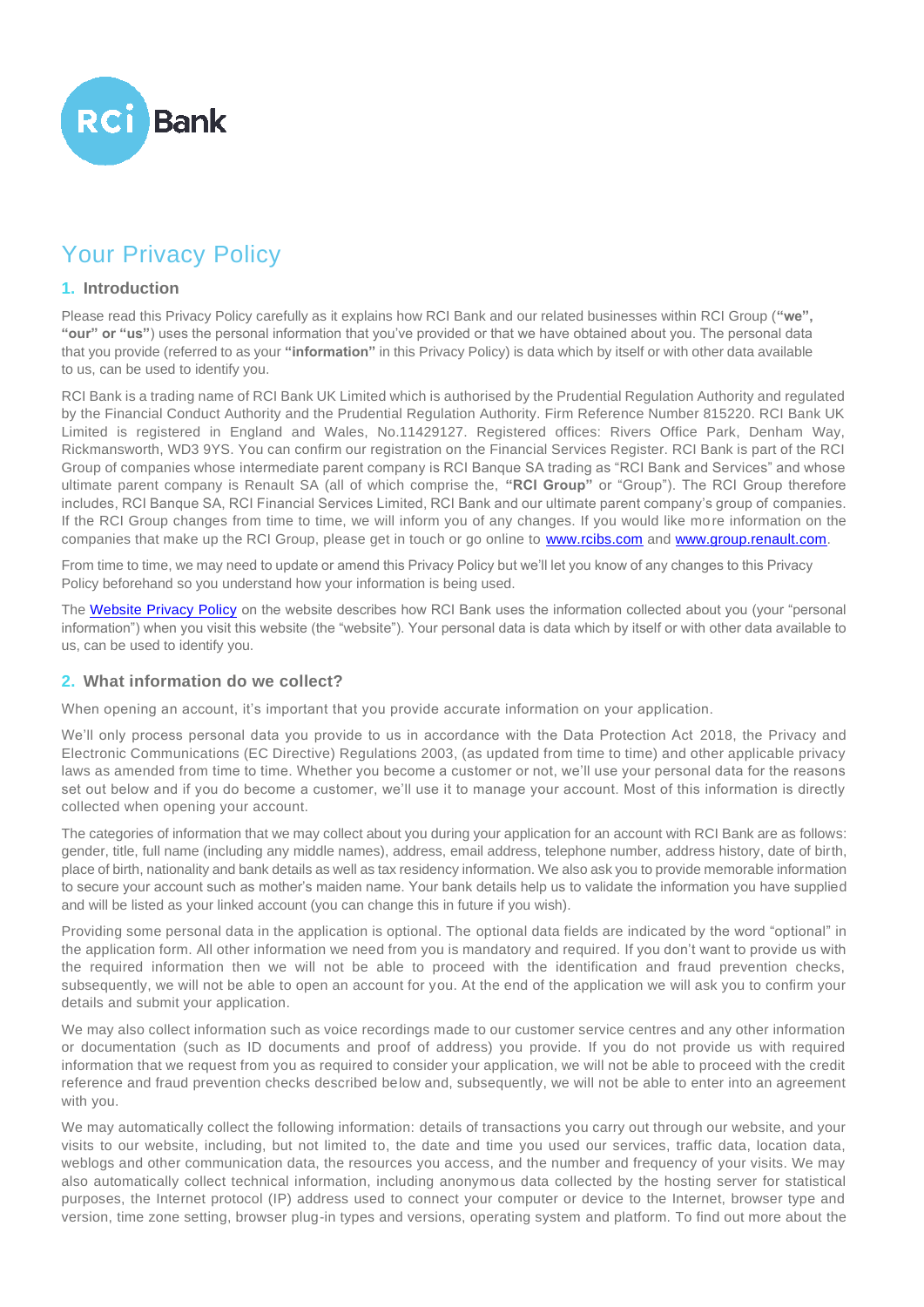cookies and similar technologies we use, please see our [Cookies Policy.](https://www.rcibank.co.uk/support-centre/legal-centre/privacy-cookies) We may also collect any personal data which you allow to be shared that is part of your public profile or third party social network.

We may also receive information from third parties, suppliers and partners – such as the Third Parties named in this Privacy Policy – about the products and services you have purchased.

In addition to the information that you provide in your application, we may also collect information about you from enquiries we make, including from the searches we do with fraud prevention and credit reference agencies ("CRA") and enquiries we may make internally, or with any other RCI Group company, about your performance of any other agreement you have with us or an RCI Group company.

When you sign up to our mobile application (the "App"), any data collected through use of the App will be used in accordance with this Privacy Policy.

We may also collect other information such as information you provide through customer surveys, feedback, complaints and correspondence or communications. Some information is required information, but other information is optional and if you do not want to give it to us, you do not need to. We are always grateful for information you do provide though because this helps us to improve our products and services.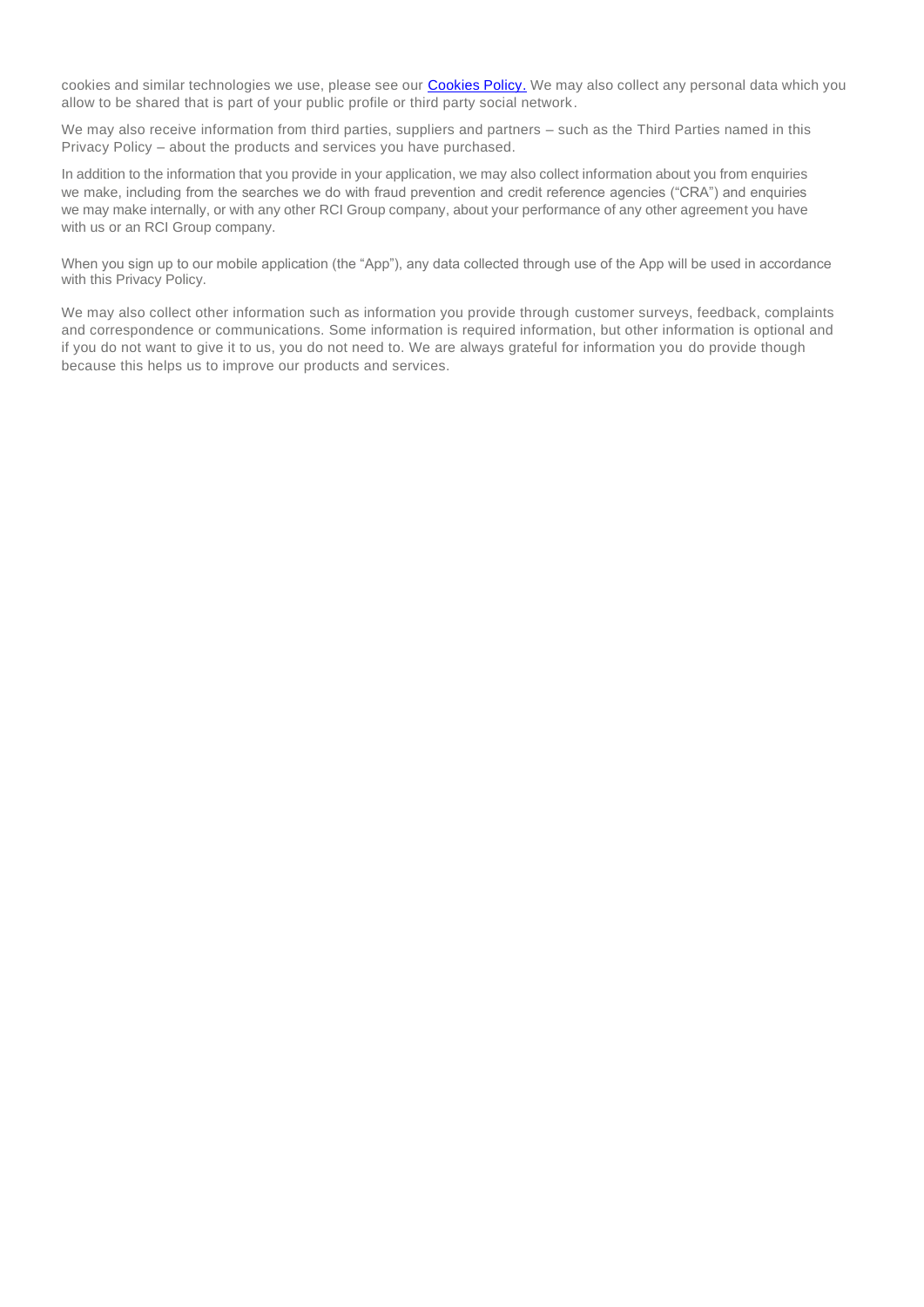

## **3. What do we do with the information we collect?**

The purposes for which we use your information and the legal basis under data protection laws on which we rely to do this are as follows:

- It is necessary for the **performance of the contract** with you or to take steps to enter into one. This includes verifying your identity and assessing your application for an account (including fraud prevention checks) when you first enter into the contract and/or any subsequent applications, variations or modifications to the contract and adminis tering the agreement between us and to provide you with the service under that agreement (i.e. managing your account, communicating with you, providing updates on the status of your account, dealing with any complaints and notifying you of any changes to this statement).
- It is necessary for our **legitimate interests** or that of a third party. This includes:
	- − creating a profile to offer you tailored products and services for direct marketing purposes;
	- − using 'list-based' targeting tools via social media platforms to offer you and like-minded individuals tailored products and services for direct marketing purposes;
	- to onboard you as a customer on our App, access your location if you use certain features and to send you push notifications (if you enable them);
	- contacting you prior to the end of maturity of a fixed term account to discuss your options;
	- making available personalised offers and promotions to you;
	- identifying trends to develop new products and services;
	- advising you about the products and services that we provide to you in response to a request about this;
	- in some cases we may use automated methods to analyse, combine and evaluate information that you have provided to us (including the sharing of your personal information within our RCI Group of companies as mentioned in this Privacy Policy) which includes RCI Financial Services Limited;
	- − collecting and analysing information so that we can deliver the most appropriate customer experience to you by tailoring and making relevant all our service and communications;
	- preventing fraud and money laundering, and to verify your identity, in order to protect our business and to comply with laws that apply to us;
	- for product development, statistical analysis and market research including customer surveys so that we can better understand you as a customer and provide tailored offers, products and services that we think will be of interest to you (we may want to contact you from time to time for market research, however you can ask us not to contact you for this purpose at any time);
	- − providing you with customer support and services, including answering questions and responding to feedback and complaints;
	- monitoring communications between us (calls, letters, emails and texts) to prevent and detect crime, to protect the security of our communications, systems and procedures, and for quality control and training purposes;
	- for management and audit of our business operations including accounting and analysis of applications made to  $\mathbf{u}$
	- to verify the accuracy of information that we hold about you and create a better understanding of you as our customer;
	- for network and information security purposes i.e. in order for us to take steps to protect your information against loss, damage, theft or unauthorised access;
	- to comply with a request from you in connection with the exercise of your rights (for example where you have asked us not to contact you for marketing purposes, we will keep a record of this on our suppression lists in order to be able to comply with your request); and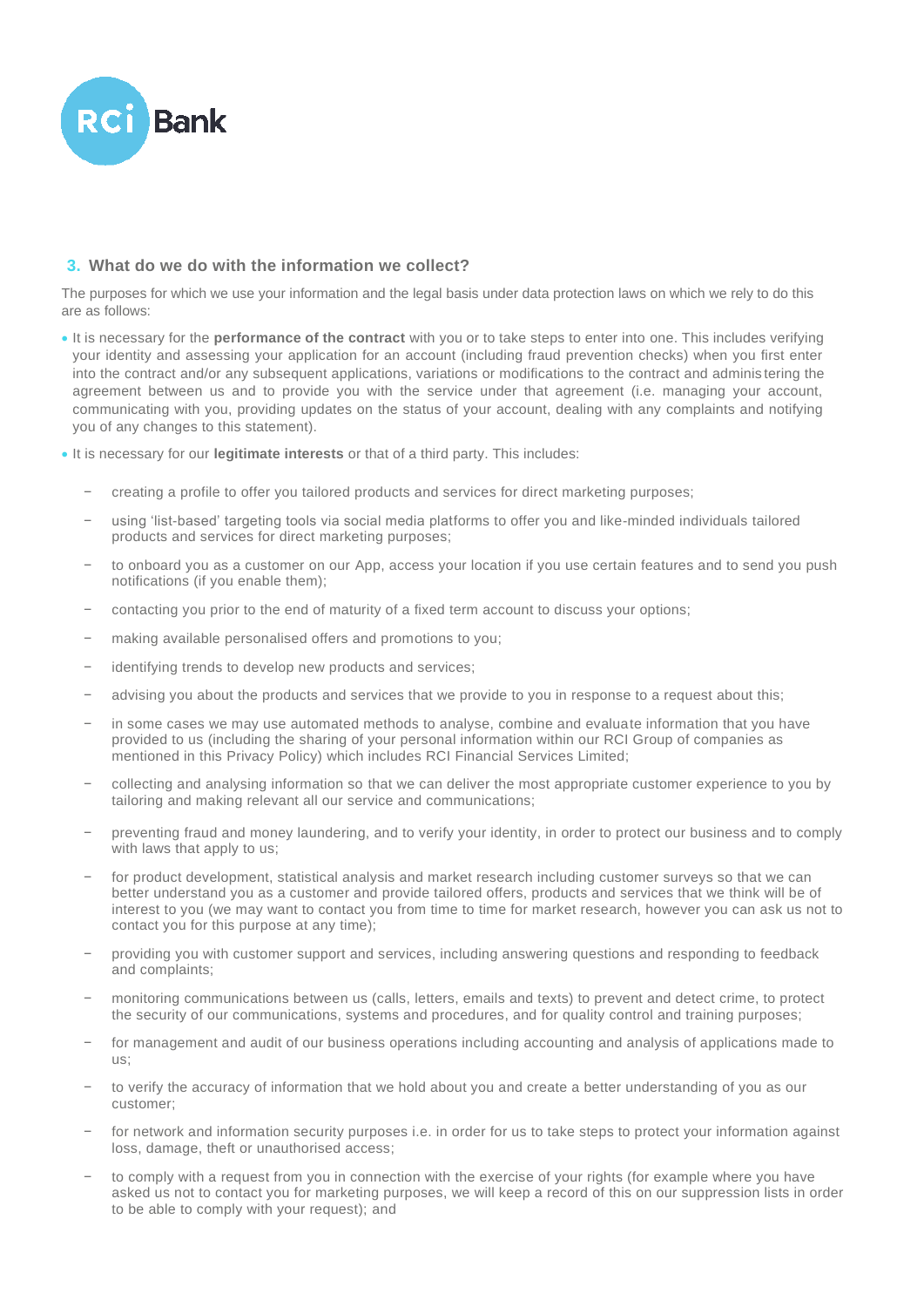for improving our processes, systems, operations and services (including testing) and for business continuity and disaster recovery purposes.

We only collect information which is necessary, adequate and relevant for the purpose you are providing it for.

- It's necessary for **compliance with a legal obligation**, this includes: when you exercise your legal rights under data protection law, to verify your identity, for the establishment and defence of our legal rights, for activities relating to the prevention, detection and investigation of crime, to conduct credit, fraud prevention and anti-money laundering checks and for compliance with our legal and regulatory responsibilities. We may process your personal information to comply with our other legal requirements.
- You have given us your **consent** to use it for direct marketing communications (by us, the RCI Group and the other third parties listed at the end of this Privacy Policy). Please see 'Marketing' below for more information on marketing, including details on how to stop receiving marketing communications. **You can change your marketing preference at any time; for email and SMS, please follow the unsubscribe instructions in those communications.**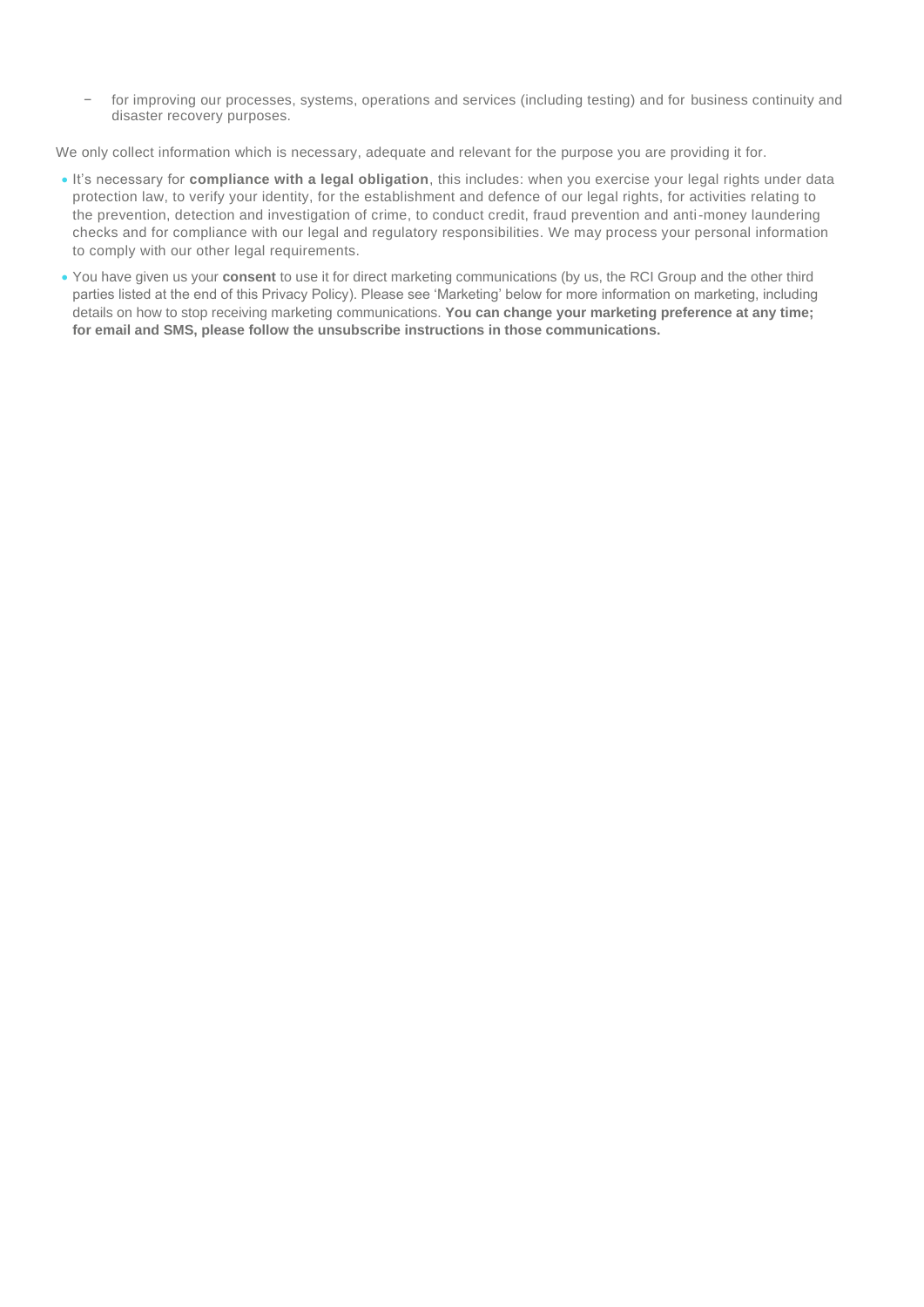

# **4. What do we do with the information we collect?**

In order to process your application and confirm your identity, we will perform a credit reference agency and identity check with one or more credit reference agencies. To do this, we'll supply your personal information to credit reference agencies and they will give us information about you. They will supply to us both public (including the electoral register) and shared information including fraud prevention information. When credit reference agencies receive a search from us, they will place a search footprint on your credit file that may be seen by other organisations.

We'll use this information to:

- Validate the data you have provided to us;
- Prevent criminal activity, fraud and money laundering;
- Manage your account(s): and
- Ensure any offers provided to you are appropriate.

We will continue to exchange information about you with credit reference agencies while you have a relationship with us. This information may be supplied to other organisations by the credit reference agencies, who can retain the information that we give to them for 6 years after your relationship with us has ended.

If you're making a joint application, or you tell us that you have a spouse or financial associate, we will link your records together. You should make sure you discuss and share this information with them, before making an application to us. Credit reference agencies will also link your records together and these links will remain on both of your files until such time as you file for a disassociation with the credit reference agencies in order to break that link.

The identities of the CRAs, their role also as fraud prevention agencies, the data they hold, the ways in which they use and share personal information, data retention periods and your data protection rights with the CRAs are explained in more detail at [www.experian.co.uk/crain.](http://www.experian.co.uk/crain.)

Before we provide any services to you, we undertake checks for the purposes of preventing fraud and money laundering, and to verify your identity. These checks require us to process your information. If we, or a fraud prevention agency, determine that you pose a fraud or money laundering risk, we may refuse to enter into a relationship with you or we may stop providing existing services to you. A record of any fraud or money laundering risk will be retained by the fraud prevention agencies and may result in other organisations refusing to provide services, financing or employment to you. If you have any questions about this, please contact us.

Further details explaining which fraud prevention agencies we use and how the information held by fraud prevention agencies may be used can be obtained by contacting us using the contact details set out below.

## **5. Automated decisions and profiling**

RCI Bank may use a credit reference agency scoring system and fraud detection and prevention system, i.e. an automated system to assess your application and decide whether to enter into an agreement with you and an automated fraud detection and prevention system. You may ask us to ensure that, when we are evaluating your application for an account, we don't base any decisions solely on an automated process. You must notify us of this request in writing using the contact details below.

If you make such a request, you will then have the right to be notified where such a decision is or will be based on an automated process. If we notify you that we have taken such a decision, you may request us to review that decision other than by automatic means by writing to us within 21 days of receiving the notification.

We will create a profile of you based on the information that we hold about you and the services that you are interested in in order to send you tailored offers (if you have agreed to receive marketing communications from us) from time to time.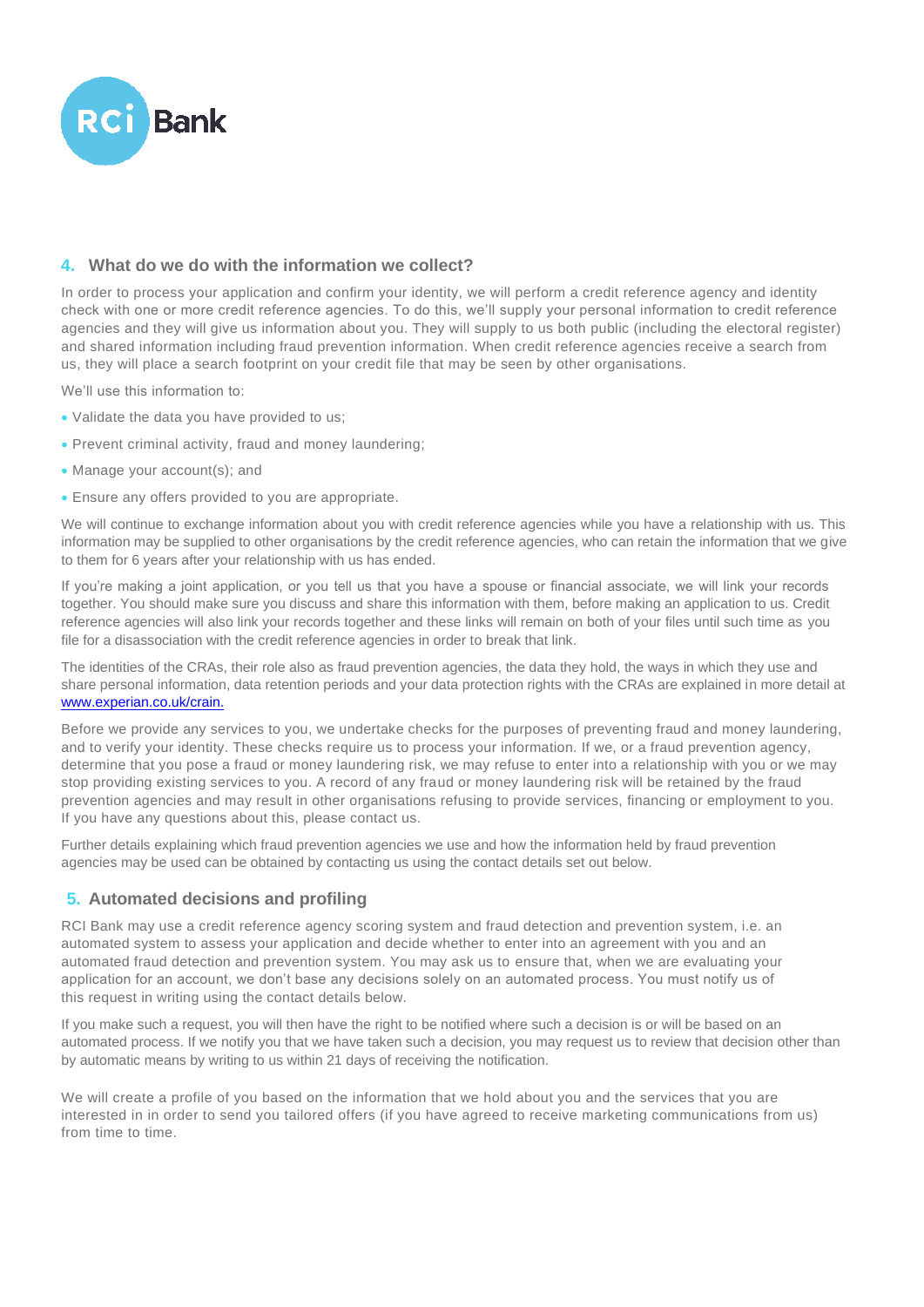

# **6. Data anonymisation and use of aggregated information**

Your information may be converted into statistical or aggregated data in such a way as to ensure that you are not identified or identifiable from it. Aggregated data cannot be linked back to you as a natural person. We might pass on this information to companies in our Group for analytical and statistical purposes or to other companies, such as advertisers, to use for our business and research purposes.

## **7. Who may receive or have access to your information?**

We may share your information with:

- Companies and consultants providing services to us (for example, marketing agencies, mail outsourcing service providers, information technology service providers who develop, provide and maintain our systems, our App and our website host). Those companies and consultants providing services to us will only use your information to provide those services to us.
- Third party suppliers who fulfil business activities for us (like marketing, events and market research etc.)
- Selected partners who help us to provide you with the information, products and services that you request.
- Other members of the RCI Group for purposes set out in this Privacy Policy and for product development, statistical analysis and audit purposes.
- A purchaser or potential purchaser of our business or otherwise in the event of a merger, acquisition, re-organisation or similar event.
- A third party company that may take over your contract so that you can continue with your contract.
- A third party involved in the funding, liquidity, capital or treasury and/or related services in relation to your contract wi th us;
- Third party insurance and services providers.
- Credit reference, identity authentication and fraud prevention agencies to help us make credit decisions and fraud prevention checks (they may also share information about you with us).
- The police, fraud prevention and identity authentication entities, other law enforcement agencies, government and tax authorities in the United Kingdom or abroad in order to detect, investigate and prevent crime (please note that fraud prevention agencies may also enable law enforcement agencies to access and use your information to detect, investigate and prevent crime).
- The courts in the United Kingdom or abroad as necessary to comply with a legal requirement, for the administration of justice, to protect vital interests and to protect the security or integrity of our business operations.
- Our legal and other professional advisors.

.

• Anyone else where you have given consent or as required by law.

Please be aware that we engage third party agencies, who on occasion, may contact customers by post, email, telephone and/or SMS message on our behalf (for example, to discuss customised offers based on information we hold about you). Any information that you provide to the agency or any requests that you make for further information will be passed onto RCI Bank and we will deal with your query. Please be assured that any information you provide to the agency will be kept secure and confidential.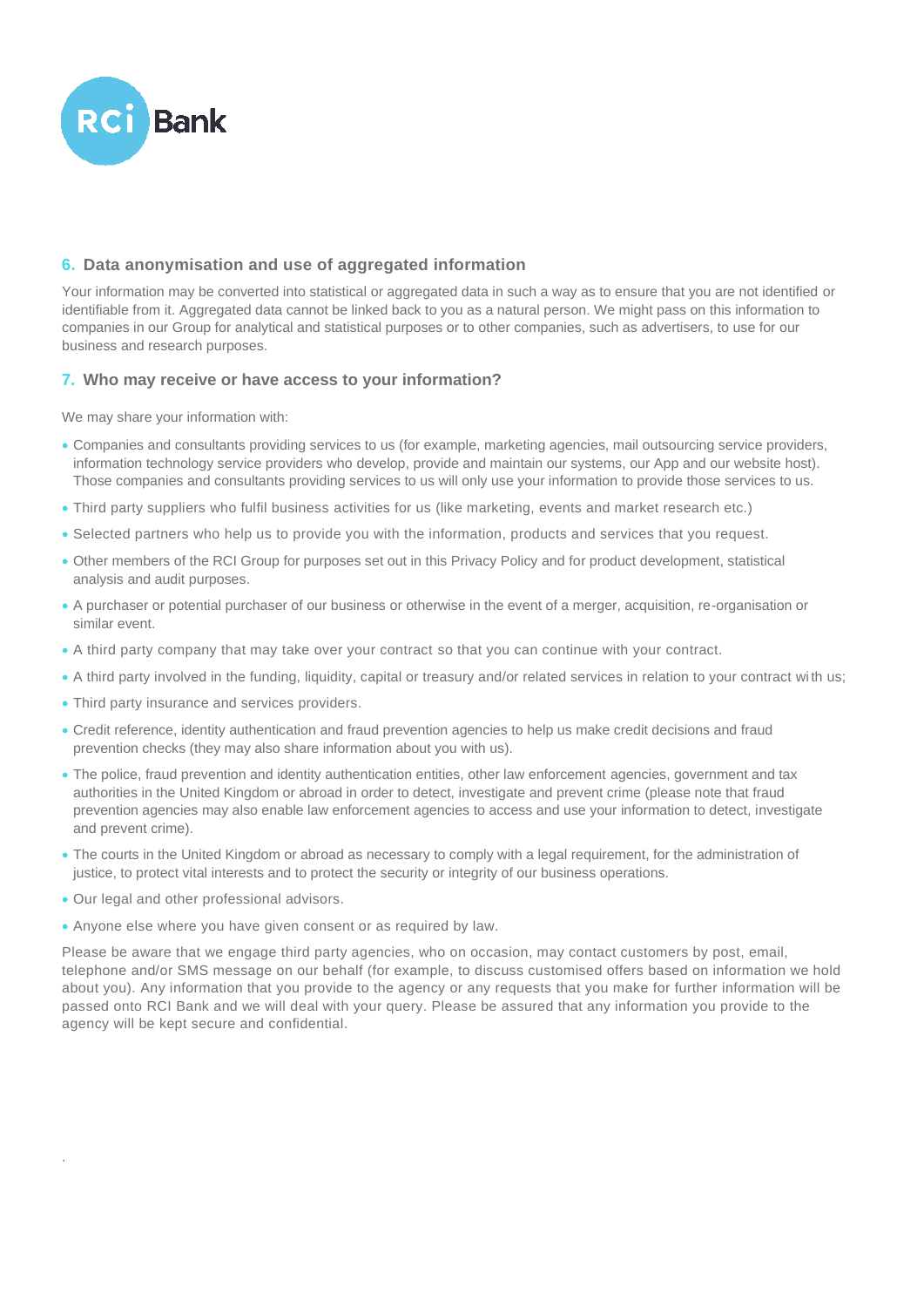

# **8. Marketing communications**

We would like to contact you with exciting and relevant information about RCI Bank's promotions, events, information, products and services which may be of interest to you. We may do this by post, email, SMS and/or telephone, unless you have told us not to contact you specifically for this purpose.

We may also share your personal information with our recommended third party partners, so that they can contact you with marketing information about their products and services. You can change your marketing preference at any time by getting in touch with us.

For email and SMS, please follow the unsubscribe instructions in those communications

## **9. Marketing and social media**

We may share your personal data with certain third-party social media platforms for direct marketing purposes to make our products and services more responsive to your interests and/or those of like-minded individuals. We may use your email address on 'list-based' targeting tools offered by social media platforms and match you on social media for the purposes of direct marketing. For example, we may aggregate your email address together with the email addresses of other customers that visit our website, hash such data, and transmit the hashed data to Facebook for the purposes of creating "Custom Audiences" (where targeted ads are sent to people on Facebook who have already been on our website). We may also use your email address to build "Lookalike Audiences" based on your characteristics or interests using targeting tools on social media platforms, for example, where targeted ads are sent to people on Facebook who have similar characteristics to people on our Custom Audience list.

You can opt-out of this use of your personal data for targeted ads at any time by contacting us at the details in section 14, or for email and SMS, please follow the unsubscribe instructions in those communications, and we will take steps to remove your information from our social media marketing lists. Please note that where you opt-out of this use of personal data, you will be opted-out of all marketing communications, including communications outlined in section 8.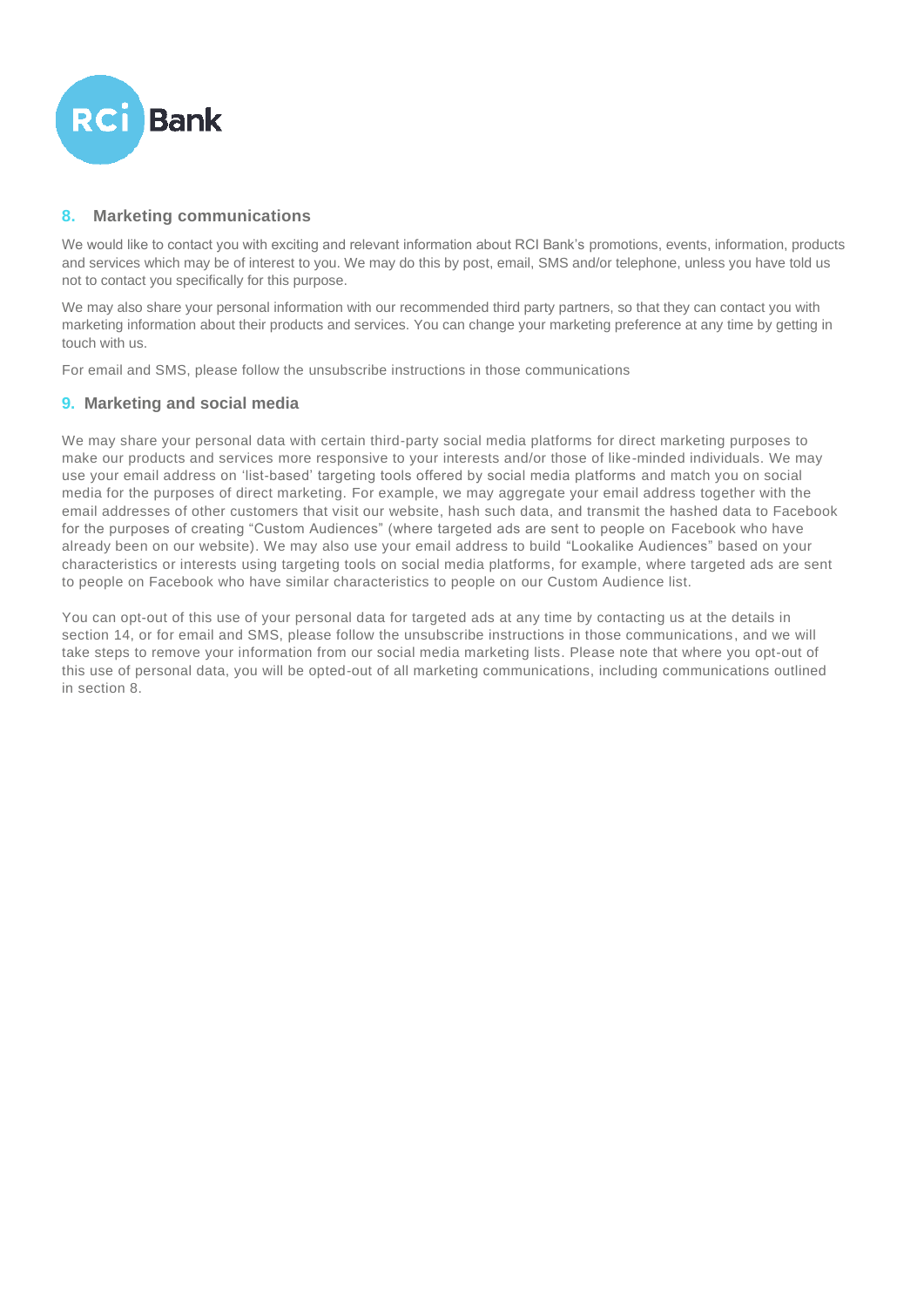

## **10. Where we store your information/ Transfers to third countries**

Sometimes our service providers or other group companies may be located in other countries and in which case we may send your personal information to countries which have different standards of data protection than the UK. We have put in place protections to ensure that your information is always safeguarded.

We store your information on servers located within the UK. We may change the location of our servers in the future to improve services to you but we shall always ensure that we put in place protections to ensure that your information is safeguarded. Due to the international nature of our business, there may be some instances where your information is processed or stored outside of the UK and/or EEA. In those instances, we will ensure that appropriate safeguards are in place for that transfer and storage as required by applicable law.

Whenever fraud prevention agencies transfer your information outside of the UK and/or EEA, they impose contractual obligations on the recipients of that information to protect your personal data to the standard required in the UK and/or EEA. They may also require the recipient to subscribe to 'international frameworks' intended to enable secure data sharing.

## **11. How long we store your information**

If your application for an account is not automatically approved or if your application is accepted but you do not proceed, we keep your information for as long as necessary to deal with any ongoing queries you may have and/or compliance with laws and regulations. If your application is accepted and you proceed, we hold your information for a maximum of 7 years from the date on which your relationship with us ends.

Credit reference agencies will retain the information that we give to them for 6 years after your account is closed.

Fraud prevention agencies can hold your information for different periods of time, and if you are considered to pose a fraud or money laundering risk, your information can be held for up to 7 years.

We will not hold your personal information in an identifiable format for any longer than is necessary. We hold your personal information for the periods mentioned to establish, bring or defend legal claims.

The only exceptions to the periods mentioned above are where:

- The law requires us to hold your personal information for a longer period, or delete it sooner;
- Where you have raised a complaint or concern regarding a product or service offered by us, in which case we will retain your information for a period of 7 years following the date of that complaint or query; or
- You exercise your right to have the information erased (where it applies) and we do not need to hold it in connection with any of the reasons permitted or required under the law.

At the end of the retention period, your data will either be deleted completely or anonymised, for example by aggregation with other data so that it can be used in a non-identifiable way for statistical analysis and business planning.

## **12. Your rights**

Under data protection laws, you have the following rights in respect of your information:

- To be **informed** about the processing of your personal information (this is what this Privacy Policy sets out to do);
- To have your information **corrected if it's inaccurate** and to have **incomplete information completed**. If you enter into an agreement with us, you can change your information via online banking or by contacting us using the details at the end of this policy – it's important that you keep your information up to date;
- To **object to processing** of your information provided we do not have any continuing lawful reason to continue to use and process the information. When we do rely on our legitimate interests to use your personal information for direct marketing, we will always comply with your right to object. If you would like to do so, please contact us at the details at the end of this policy;
- To **withdraw your consent** at any time where we rely on it to process your information. If you would like to withdraw your consent to receiving any direct marketing to which you previously opted-in, you can do so using the unsubscribe tool in the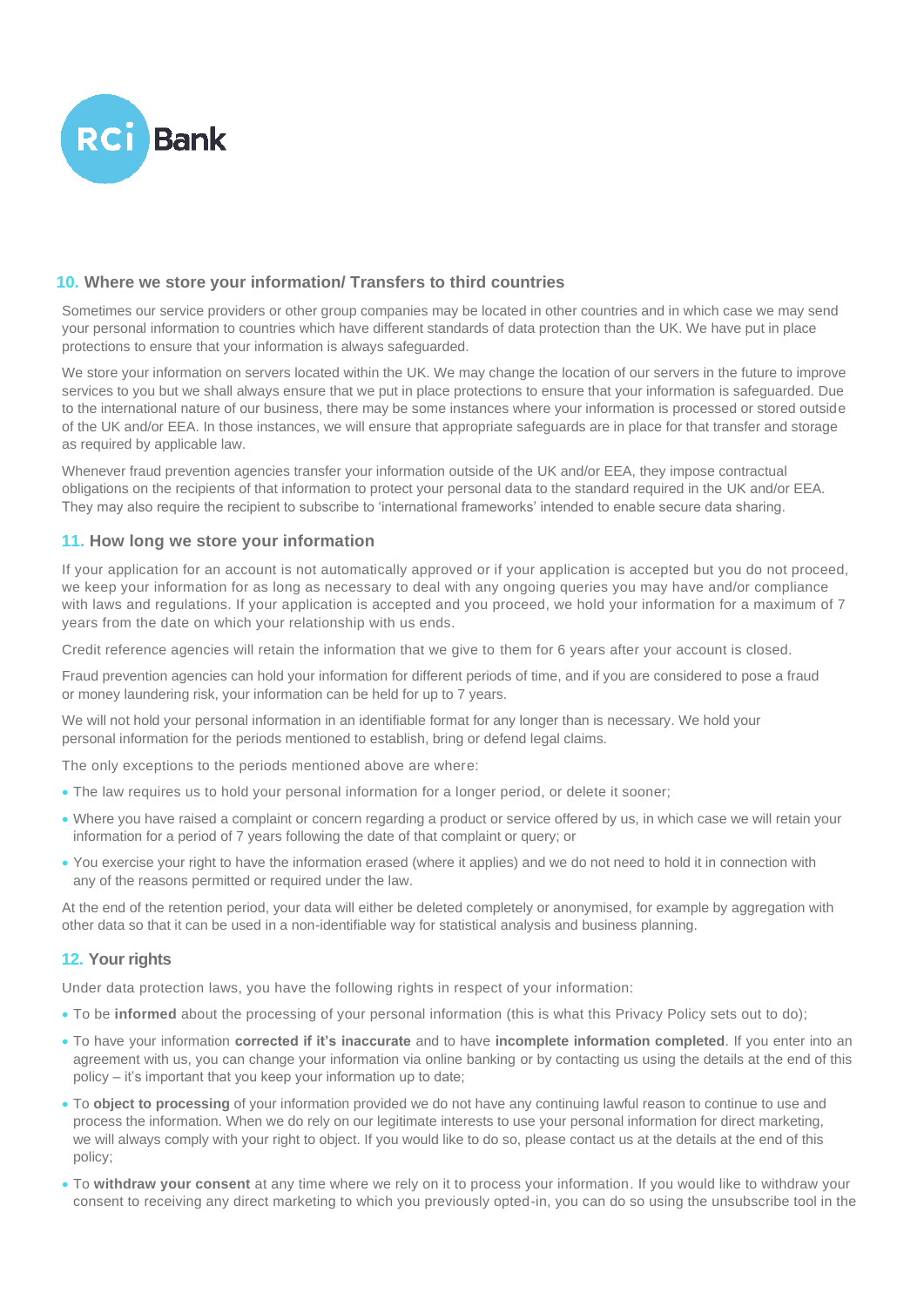communications or by contacting us using the details at the end of this policy. If you withdraw your consent, our use of your information before you withdraw is still lawful;

- To **restrict processing** of your information provided we do not have any continuing lawful reason to continue to use and process that information;
- To have your information **erased from our systems by contacting us using the details at the end of this policy,** provided we do not have any continuing lawful reason to continue to use and process that information;

• To **request access** to your information and information about how we process it by contacting us using the details at the end of this policy. We may not provide you with a copy of your information if this concerns other individuals or we have another lawful reason to withhold that information;

• To **move, copy or transfer** your information in a structured data file ("data portability"). Where we rely on your consent as the legal basis for processing your information or need to process it in connection with your contract, you may ask us to provide you with a copy of that information in a structured data file; and

• Rights relating to **automated decision making,** including profiling, in certain circumstances. If you object to this, please contact us at the details at the end of this policy.

You have a number of rights in relation to your personal information as mentioned above under data protection law. In relation to most rights, we will ask you for information to confirm your identity to protect the confidentiality of your personal information and, where applicable, to help us search for your personal information. Except in rare cases, we will respond to you within 30 days after we have received any request (including any identification documents requested).

The way we process your information and the legal basis on which we rely to process it may affect the extent to which these rights apply. If you would like to discuss or exercise any of these rights, please contact us using the details provided below.

You have the right to lodge a complaint with the Information Commissioner's Office where your information has or is being used in a way that you believe does not comply with data protection laws. We encourage you to contact us before making any complaint and we will seek to resolve any issues or concerns you may have. You can also contact our Data Protection Officer with any data protection concerns. We've included how to contact them below.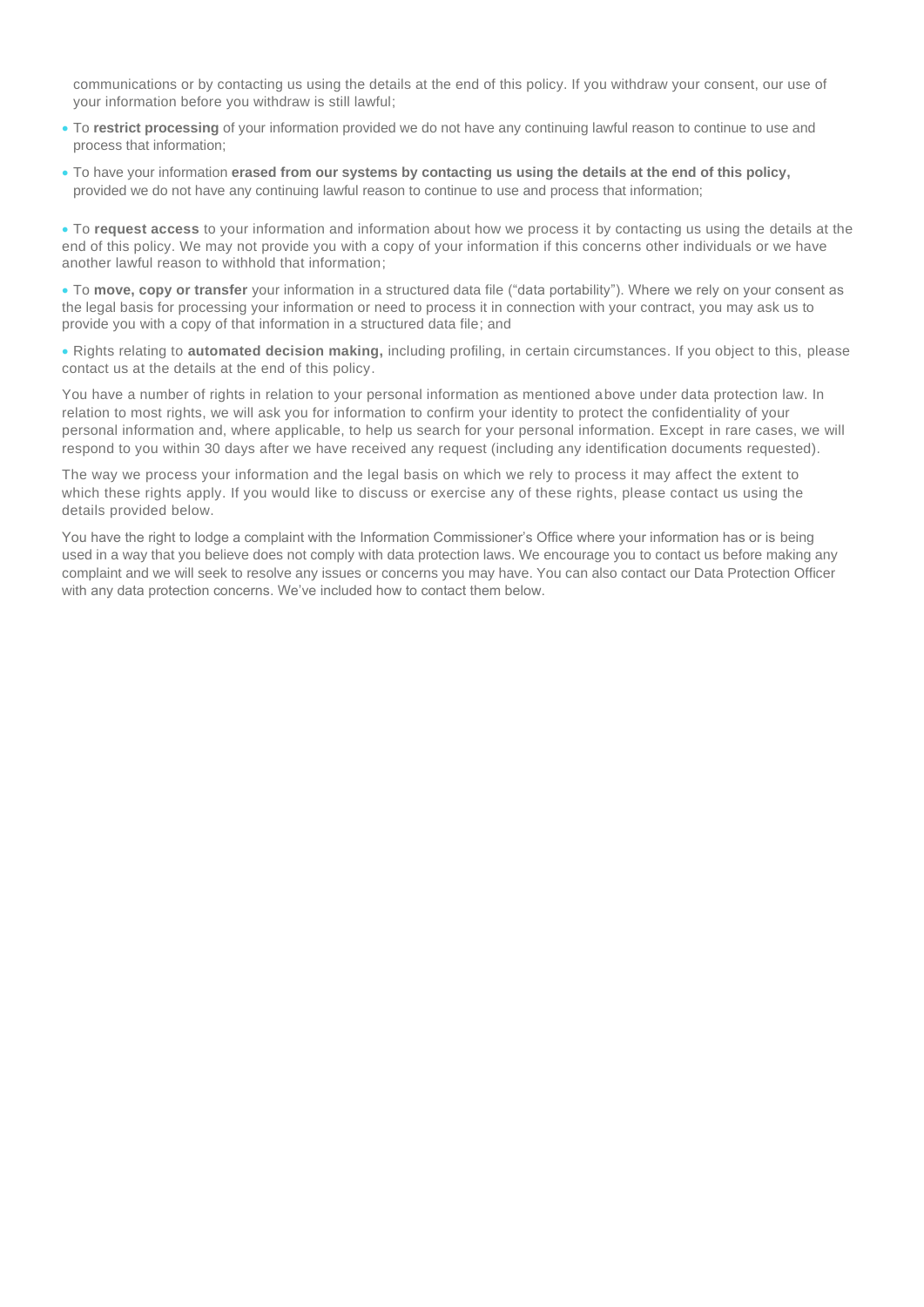

# **13. Security**

We are committed to ensuring that your information is secure. To prevent unauthorised access or disclosure of information, we have physical, electronic and managerial procedures in place to keep your information safe.

# **14. Contact details**

If you have any specific data protection questions, concerns or a complaint, you can address it to our Data Protection Team:

**Data Controller:** RCI Bank UK Limited, Rivers Office Park, Denham Way, Maple Cross, Rickmansworth, WD3 9YS.

**Data Protection Officer:** Data Protection Officer, RCI Bank UK Limited, Rivers Office Park, Denham Way, Maple Cross, Rickmansworth, WD3 9YS or **Email: dataprotectionofficer-uk@rcibanque.com** 

Freepost RCI BANK (that's all - no address or stamp needed)

#### **Contacting us by phone**

You can call our team on **0345 6056 050**. To help us improve our service we may record and monitor calls. Calls are charged at local rate.

#### **Contacting us by email**

When you email us, we collect some personal details like your name, address and phone numbers. Email isn't 100% secure – so we advise that you keep personal information to a minimum. With this in mind, please don't transmit account information using email.

#### **Contacting us by secure message**

When you are logged in to online banking you can send a secure message to contact us.

Emails are stored on our standard internal contact systems which are secure and can't be accessed by external parties. We store this information for an indefinite period of time in order to identify trends.

If you feel that your data has not been handled correctly, or you are unhappy with our response to any requests you have made to us regarding the use of your personal data, you have the right to lodge a complaint with the Information Commissioner's Office.

You can contact them by calling 0303 123 1113.

Or go online to **www.ico.org.uk/concerns** 

This Privacy Policy was last updated on 6<sup>th</sup> November 2020.